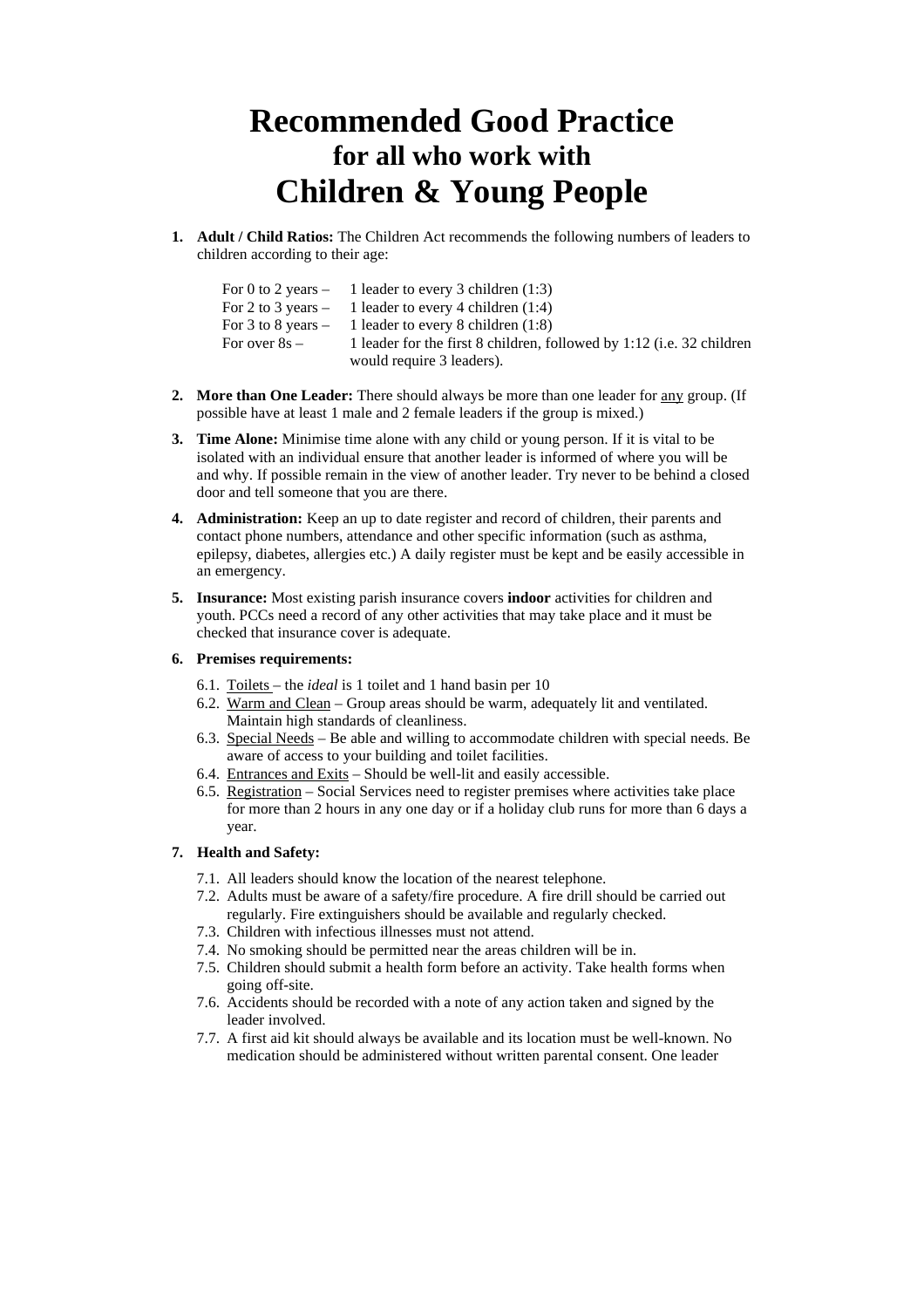should ideally be a first aider.

- 7.8. A responsible adult should make sure that the premises are open in good time.
- **8. Transport:** If at all possible do not give lifts to children and young people on their own other than for short journeys. If they are alone ask them to sit in the back seat. Check that insurance covers the vehicle and passengers. Seat belts must be worn.
- **9. Finance:** If money is collected account of this should be given to the PCC.
- **10. Volunteers:** Volunteers particularly those under the age of 18, should never work unsupervised and should be given clear guidance and support.
- **11. Casual Visitors:** Casual visitors, i.e. those who have not been authorised by the Church as leaders or helpers, should not have access to children without the presence of an adult who is deemed to be responsible for the group.
- **12. Communication:** Clergy, the PCC, and parents should be clearly informed of all the activities in which children and young people may take part on church premises and through the church in any way.

## **13. Good Practice of Workers:**

- 13.1. Treat all children and young people with respect and dignity befitting their age; watch language, tone of voice, and where you put your body.
- 13.2. Do not engage in any of the following:
	- 13.2.1. Invading the privacy of children when they are showering or toiletting;
	- 13.2.2. Rough, physical or sexually provocative games;
	- 13.2.3. Making sexually suggestive comments about or to a young person, even in fun;
	- 13.2.4. Inappropriate or intrusive touching of any form;
	- 13.2.5. Any scapegoating, ridiculing or rejecting a child or young person.
- 13.3. Learn to control and discipline children without using physical punishment.
- 13.4. Do not let youngsters involve you in excessive attention-seeking that is overtly sexual or physical in nature.
- 13.5. Do not invite a child or young person to your home alone or invite a group; or if you do, ensure that someone else is in the house. Make sure the parents know where the child is.
- 13.6. Do not share sleeping accommodation with children or young people if you take a group away.
- **14. Touch:** Touch is an important part of human relationships: for example, it can be necessary to stop a young child from hurting herself or himself; it can also be a natural way of responding to someone in distress. However everyone working with children should be sensitive to what is appropriate and inappropriate physical contact, both in general terms, and in relation to a specific individual. Leaders need to be conscious of situations in which their actions, however well intended, could be misconstrued by others or be harmful.
- **15. Good Practice with Colleagues:** If you see another member of staff acting in ways which might be misconstrued, be prepared to speak to them or to your supervisor about your concerns. Leaders should encourage an atmosphere of mutual support and care which allows all workers to be comfortable enough to discuss inappropriate attitudes or behaviour.
- **16. Uniformed Organisations:** Parishes need to be clear whether organisations using their premises are tenants or have a sponsoring agreement with the parish. Such sponsoring agreements need to be renewed every five years and with each new incumbent.

Where there is a sponsoring agreement with another organisation, the Parish Child Protection Co-ordinator should also ensure that all procedures of the organisation comply